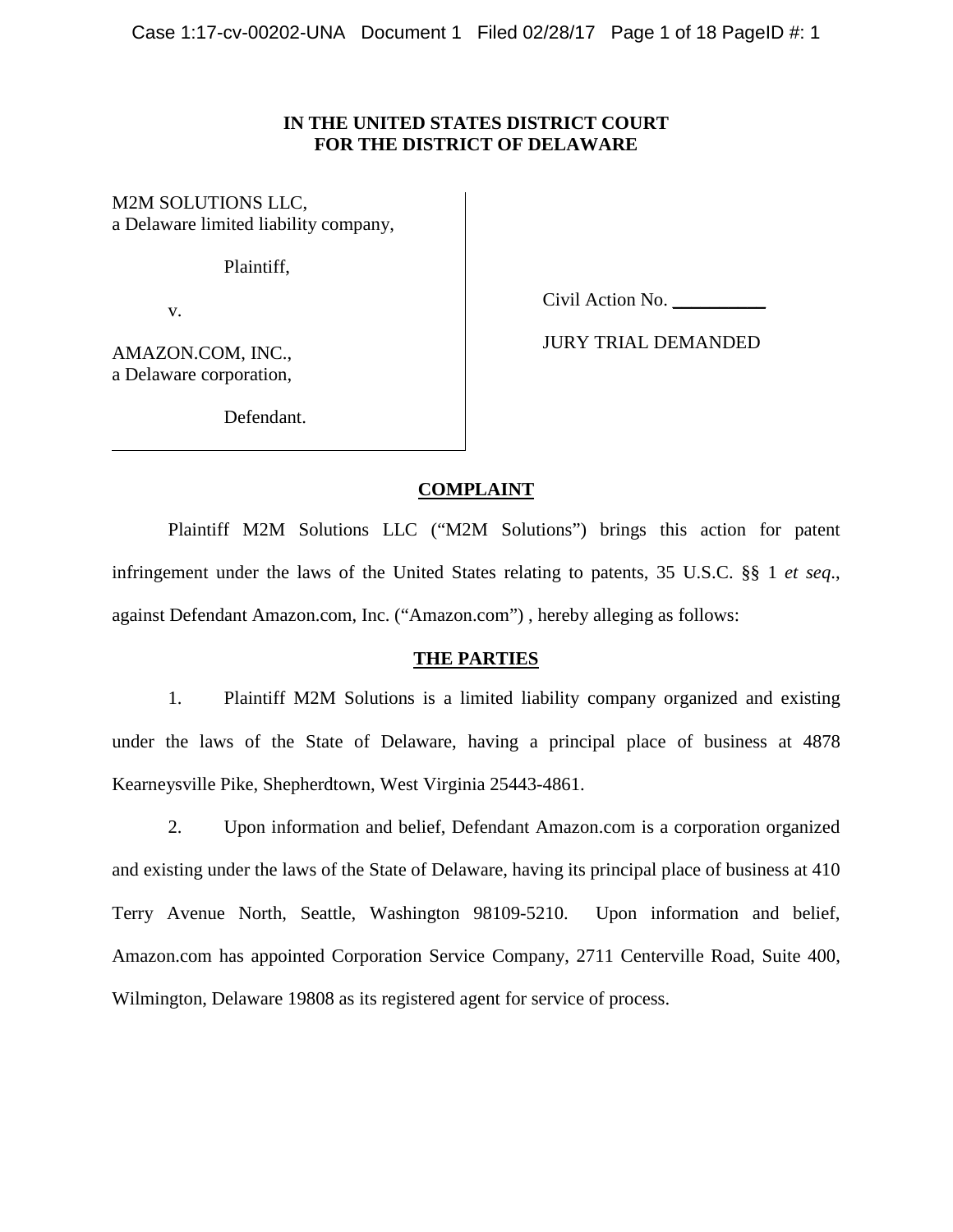## **JURISDICTION AND VENUE**

3. This Court has exclusive subject matter jurisdiction pursuant to 28 U.S.C. §§ 1331 and 1338(a) because this action arises under the patent laws of the United States.

4. Amazon.com has elected, upon information and belief, to incorporate under Delaware law and it has thereby acquiesced to personal jurisdiction in the courts of the State of Delaware. Upon further information and belief, Amazon.com has also submitted to the personal jurisdiction of this Court by committing the acts described below that establish its legal presence within the State of Delaware, including by purposefully directing the supply of services to Delaware residents, and/or contracting to do the same, wherein the provision of such services has involved and necessitated Amazon.com's unauthorized and infringing practicing and use of the claimed inventions of the Patents-in-Suit. Moreover, upon information and belief, in conjunction with it selling or otherwise causing digital e-reader devices and e-reader software applications to be made available to Delaware residents, Amazon.com has actively and knowingly induced Delaware residents to make unauthorized and infringing use of the claimed inventive systems of the Patents-in-Suit, and/or it has knowingly contributed to the same, by disseminating or making available within this judicial district promotional and marketing materials, instructional materials, product user's guides, and technical materials and assistance that illustrate and advocate such infringing use. By virtue of its above-described actions, while engaging in the unauthorized and infringing practicing and use of the claimed inventions of the Patents-in-Suit, Amazon.com has transacted business, performed services, contracted to supply services, caused tortious injury, regularly done or solicited business, and/or engaged in a persistent course of conduct within the State of Delaware, and it has additionally derived substantial revenues from or as the result of products, digital content, and infringing services used or consumed in Delaware. In light of Amazon.com's aforementioned contacts with the State of Delaware and its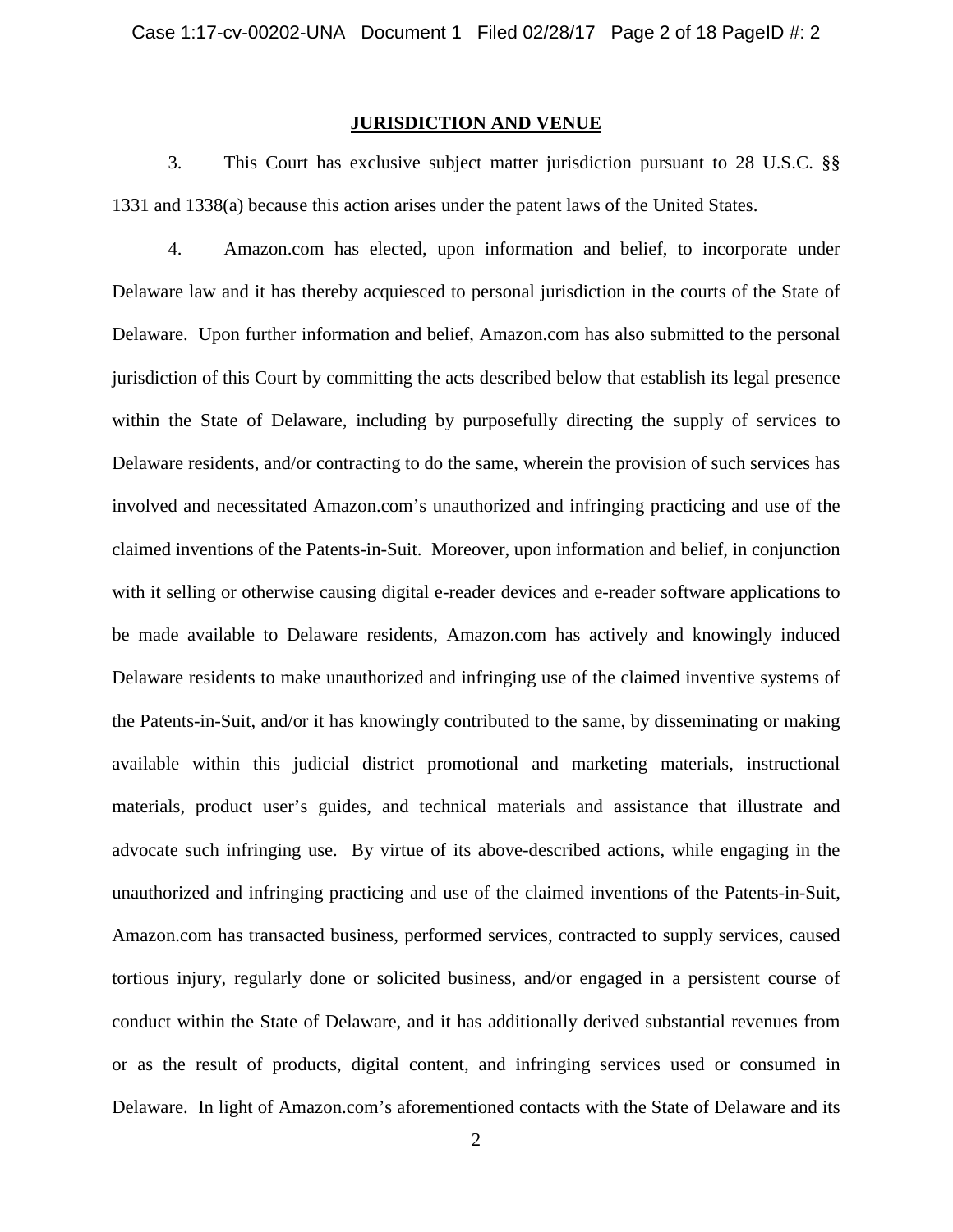#### Case 1:17-cv-00202-UNA Document 1 Filed 02/28/17 Page 3 of 18 PageID #: 3

purposeful availment of the rights and benefits of Delaware law, maintenance of this suit would not offend traditional notions of fair play and substantial justice.

5. Venue is proper in this judicial district pursuant to 28 U.S.C. §§ 1391(b), (c), and (d) and 1400(b) because, *inter alia*, a substantial part of the events or omissions giving rise to the claim occurred in this judicial district, Amazon.com is subject to personal jurisdiction in and therefore resides in this judicial district, and Amazon.com has committed acts of patent infringement and has a regular presence in this judicial district.

#### **THE PATENTS-IN-SUIT**

6. On August 6, 2013, United States Patent No. 8,504,007 (the "'007 Patent"), entitled "System And Method For Remote Asset Management," was duly and legally issued by the United States Patent and Trademark Office to inventor Philip Bernard Wesby. M2M Solutions is the sole owner by assignment of the entire rights, title, and interest in and to the '007 Patent, including the rights to sue on and recover damages for any past, current, or future infringements thereof. A true and correct copy of the '007 Patent is attached hereto as Exhibit A.

7. On November 5, 2013, United States Patent No. 8,577,358 (the "'358 Patent"), entitled "System And Method For Remote Asset Management," was duly and legally issued by the United States Patent and Trademark Office to inventor Philip Bernard Wesby. M2M Solutions is the sole owner by assignment of the entire rights, title, and interest in and to the '358 Patent, including the rights to sue on and recover damages for any past, current, or future infringements thereof. A true and correct copy of the '358 Patent is attached hereto as Exhibit B.

8. On November 5, 2013, United States Patent No. 8,577,359 (the "'359 Patent" and collectively with the '007 and '358 Patents, the "Patents-in-Suit"), entitled "System And Method For Remote Asset Management," was duly and legally issued by the United States Patent and Trademark Office to inventor Philip Bernard Wesby. M2M Solutions is the sole owner by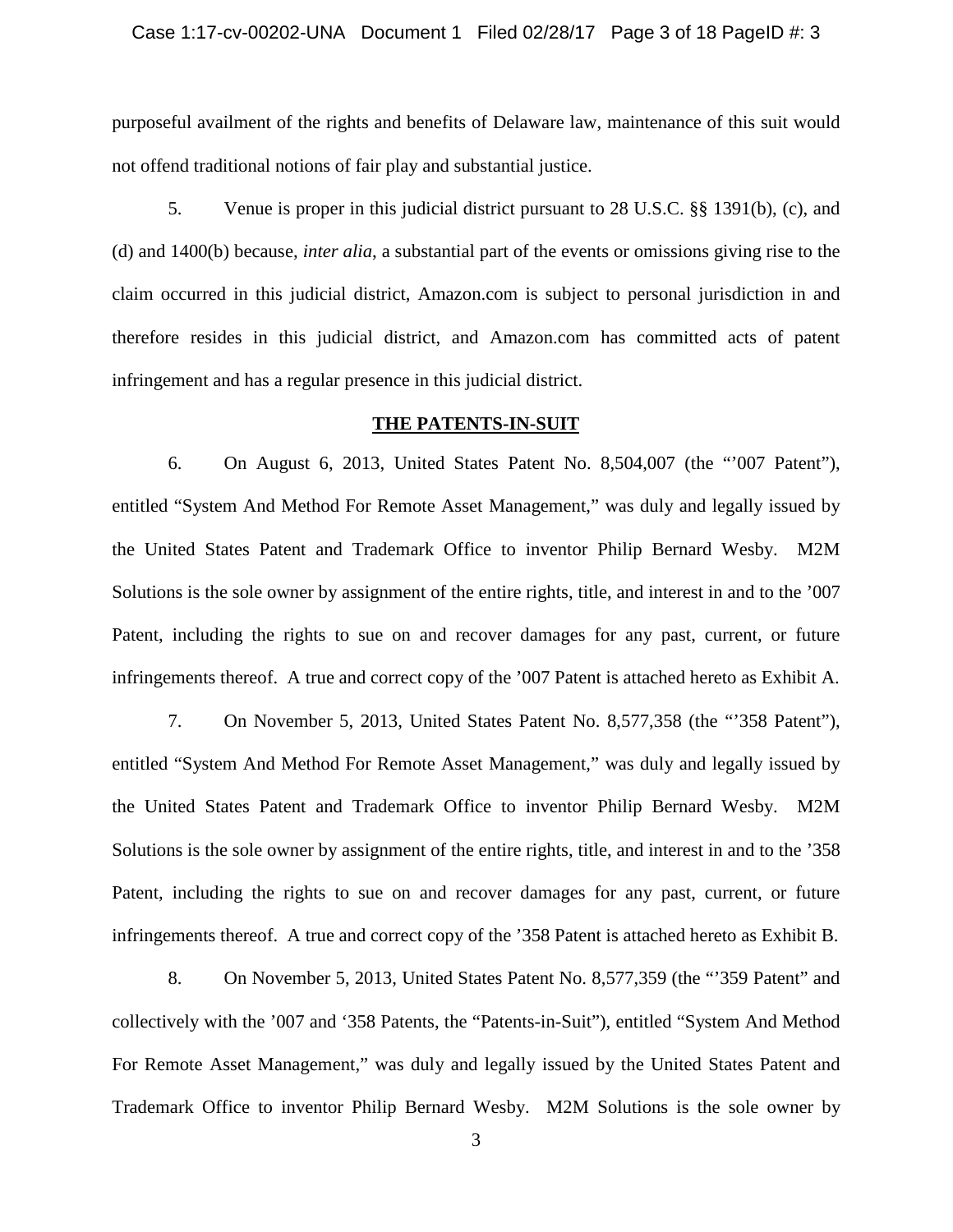#### Case 1:17-cv-00202-UNA Document 1 Filed 02/28/17 Page 4 of 18 PageID #: 4

assignment of the entire rights, title, and interest in and to the '359 Patent, including the rights to sue on and recover damages for any past, current, or future infringements thereof. A true and correct copy of the '359 Patent is attached hereto as Exhibit C .

9. The Patents-in-Suit are each continuation patents within M2M Solutions' Remote Asset Management patent family that share a common patent specification and a common priority date of May 21, 2002. By way of background, this Remote Asset Management family is comprised of a series of seminal patents issued in the wireless machine-to-machine ("M2M") communications space that collectively have thus far been forwardly cited more than 500 times in other patents and published applications prosecuted in related fields of art before the United States Patent and Trademark Office. In general, wireless M2M applications have historically involved systems in which various types of technical equipment wirelessly connected to communications networks have been monitored, and to varying degrees managed, by remote computer server platforms. More recently, wireless M2M systems have come to be known in common parlance as "Internet of Things" applications.

10. The shared specification of the Patents-in-Suit discloses a multitude of different inventions consisting in part of novel and improved types of wireless M2M systems which, among other things, operate with greater efficiency than had the predecessor systems previously known in the prior art. Such increased efficiency is attributable in part to better utilization of the telecommunications network infrastructure that had then been recently implemented at the time of the patent priority date by newly orienting M2M systems around certain advantageous types of wireless packet switched data messaging communications. Moreover, such increased efficiency is also partly the result of according a relatively greater degree of autonomy to M2M systems that could now perform their operations automatically and in accordance with pre-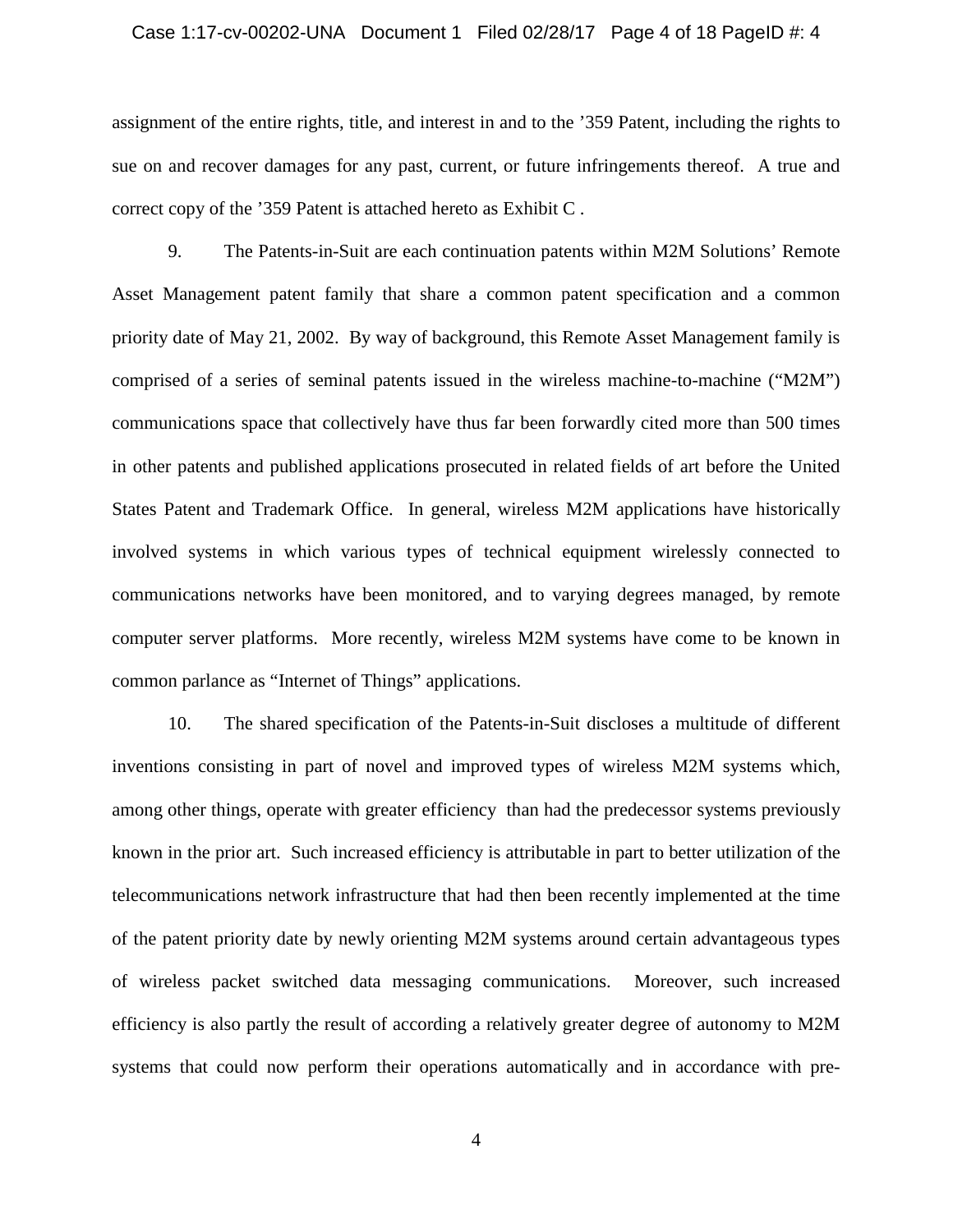#### Case 1:17-cv-00202-UNA Document 1 Filed 02/28/17 Page 5 of 18 PageID #: 5

programmed conditions rather than requiring the contemporaneous involvement of a human being to direct those operations to occur. As such, any need for contemporaneous communications or interactions between a human being and components of the M2M system could either be eliminated or significantly decreased.

11. The claims of the Patents-in-Suit as asserted herein are directed to one particular variant of the novel and improved wireless M2M systems described above in which additional technological modifications and improvements have been made to the claimed system so as to provide it with the unconventional capability of serving as a consumer services platform for delivering valuable technology-based services to owners of consumer device assets. Indeed, these claimed technological enhancements supply a new and useful application for wireless M2M systems in which they can function for the first time as consumer services platforms for consumer device assets, thereby effecting a transformation in the previously known conventional capacity of wireless M2M systems that was limited to remotely monitoring and sometimes managing technical equipment (*i.e*., "industrial assets"). As a person of ordinary skill in the art would appreciate, such an application is *new* in the sense that it is achieved through recitation in the asserted claims of a specific, non-generic ordered combination of steps or elements that had never formerly existed in the prior art. Moreover, a person of ordinary skill in the art would further appreciate that such an application is also *new* in the additional sense that it involves a unique deployment of wireless M2M systems to achieve entirely new purposes and ends.

12. The asserted claims of the Patents-in-Suit are narrowly drawn and circumscribed to cover one specific type of wireless M2M system capable of serving as a consumer services platform for consumer device assets while principally operating autonomously and utilizing wireless packet switched data messaging communications. For example, as recited in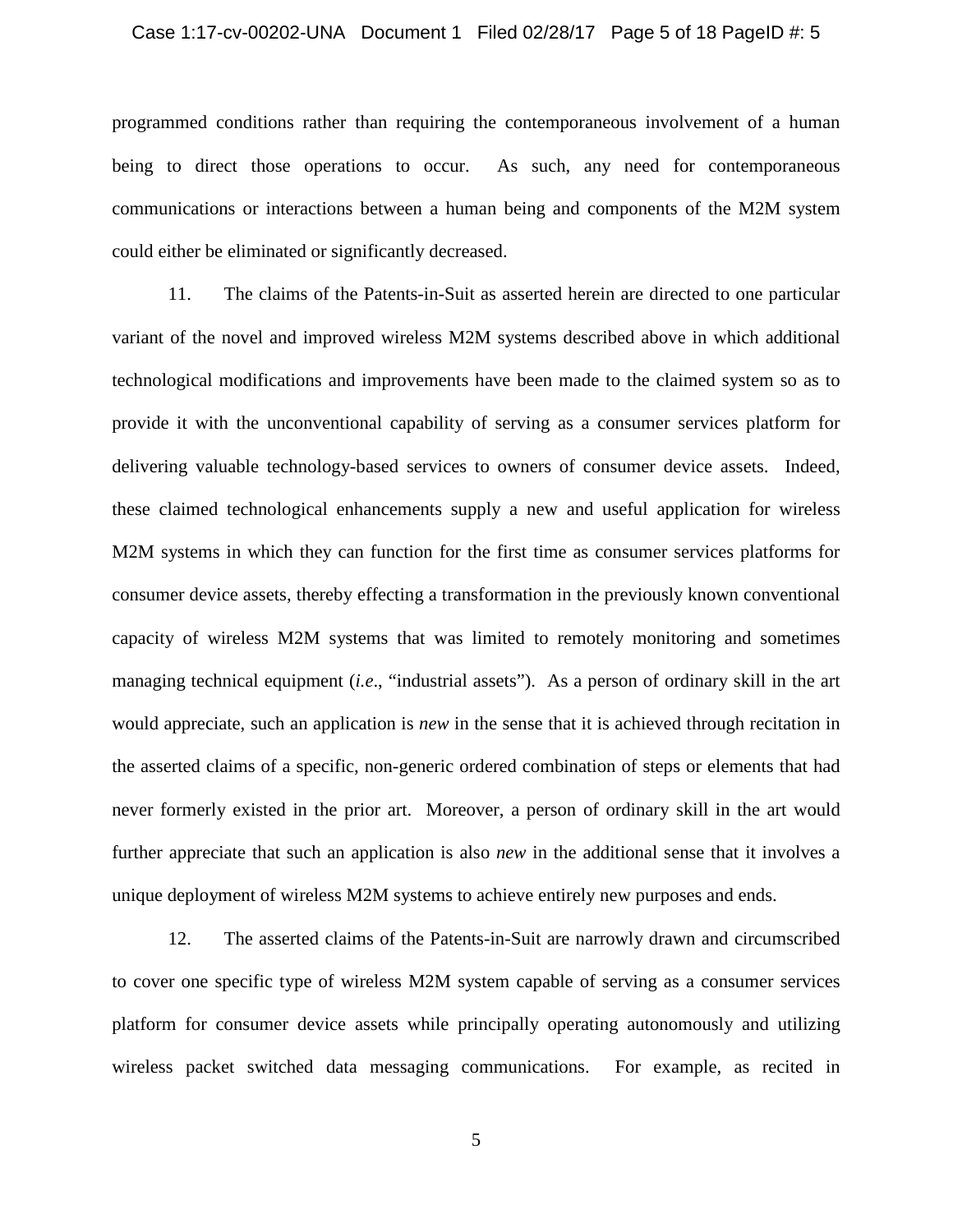#### Case 1:17-cv-00202-UNA Document 1 Filed 02/28/17 Page 6 of 18 PageID #: 6

representative claims 10 and 27 from each of the Patents-in-Suit, the claimed system utilizes a remote computer server platform for remotely monitoring and managing only one particular type of consumer device assets wirelessly connected to communications networks -- *viz*., assets having operating system and application software, nonvolatile memory for storing files of data content for display to a consumer user of the device, and a display apparatus for displaying the stored data content. Within the claimed system, the computer server platform provides only one specific type of technology-based consumer service which consists of causing the stored data content files of one or more of the consumer device assets to be automatically modified in a manner that would be desirable or beneficial to their consumer users. Moreover, the claimed system features further specific technological modifications and improvements that enable its computer server platform to provide this consumer service in one discrete manner that includes two different recited operations. First, the computer server platform is able to remotely receive and process consumer usage information indicative of how consumers have made use of the assets, and on that basis to generate wireless management instructions for causing the abovedescribed automatic modifications to be made to those assets, thereby transforming their state. Second, the computer server platform is capable of storing and processing consumer preference information indicative of preferences that consumers have for particular data content files, and on that additional basis to likewise effectuate such automatic modifications.

13. With regard to representative claim 27 in particular from each of the Patents-in-Suit, the claimed wireless M2M system features an additional technological modification and improvement whereby the remote computer server platform has been enabled to send special purpose wireless SMS data messages to one or more of the consumer device assets for causing said assets to power up from a powered down state, thereby facilitating the exchange of further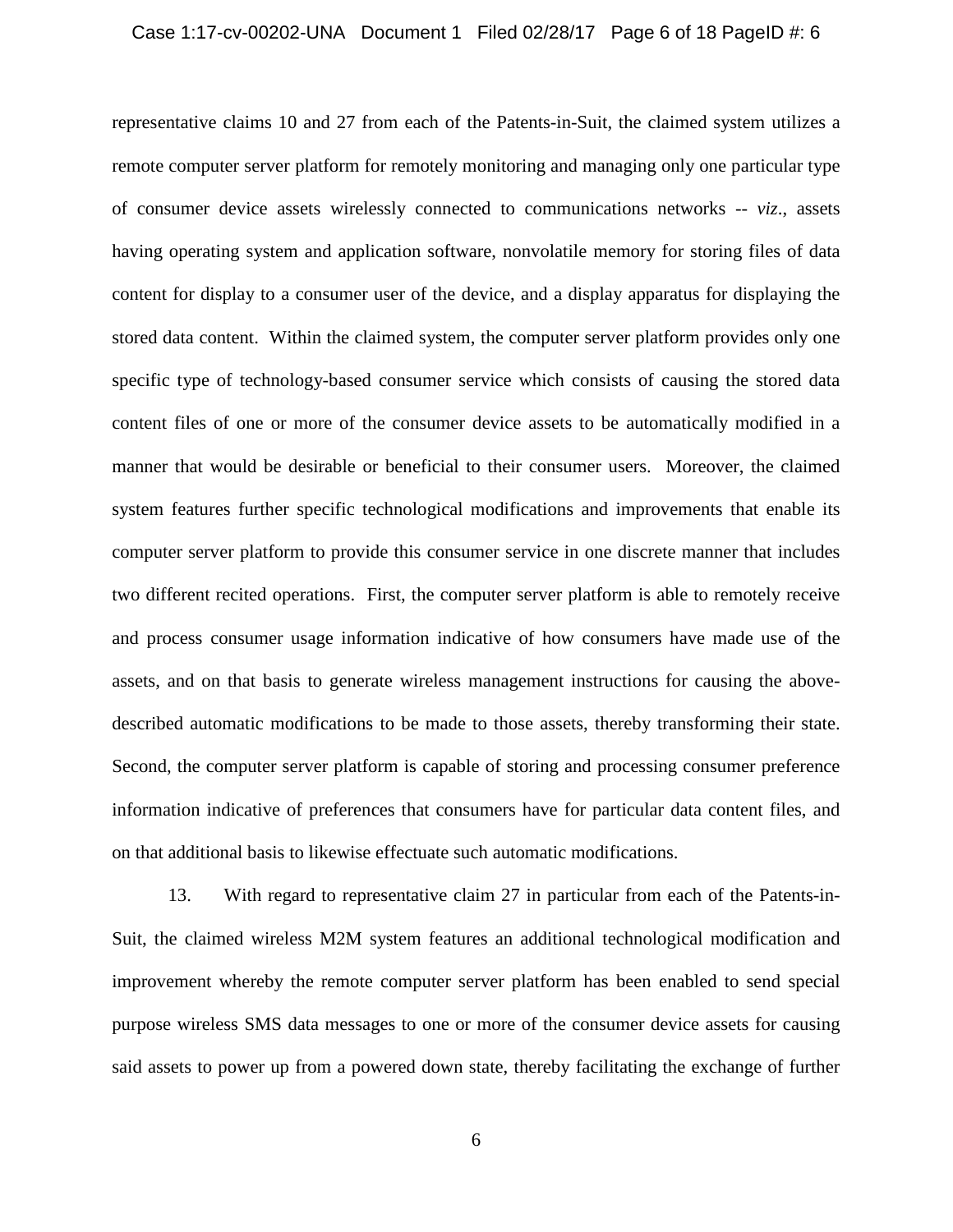#### Case 1:17-cv-00202-UNA Document 1 Filed 02/28/17 Page 7 of 18 PageID #: 7

communications between the computer server platform and the assets relevant to providing the claimed type of technology-based consumer services.

14. Upon information and belief, Amazon.com has had actual and/or constructive knowledge of the existence of each of the Patents-in-Suit since a date as yet unknown prior to the filing of this Complaint. In addition, Amazon.com will receive further confirmatory notice as to the existence of each of the Patents-in-Suit upon the service of this Complaint by M2M Solutions at one or more of the addresses referenced herein, contemporaneous with this filing.

## **AMAZON.COM'S INFRINGING OPERATION OF ITS KINDLE E-READER ECOSYSTEM**

15. Amazon.com operates an infringing wireless M2M system that serves as a consumer services platform (called "Whispernet") for providing technology-based services to users of consumer device assets consisting of Kindle e-reader devices, Fire tablets running preloaded Kindle reading applications software, and/or other non-Amazon smart phones, tablets, and computers running Kindle reading applications software (collectively, "Kindle e-reader devices"). Hereinafter, this infringing system shall be referred to as Amazon.com's "Kindle ereader ecosystem." The Kindle e-reader ecosystem comprises a remote computer server platform that Amazon.com operates so as to remotely monitor and manage the Kindle e-reader devices which are wirelessly connected to a cellular mobile telecommunications network and/or to the Internet. For all relevant purposes, the Kindle e-reader ecosystem operates in an autonomous fashion and relies upon wireless packet switched data message as its principal form of communications between the remote computer server platform and the Kindle e-reader devices.

16. Within the Kindle e-reader ecosystem, Amazon.com's remote computer server platform receives and monitors consumer usage information indicative of how consumers have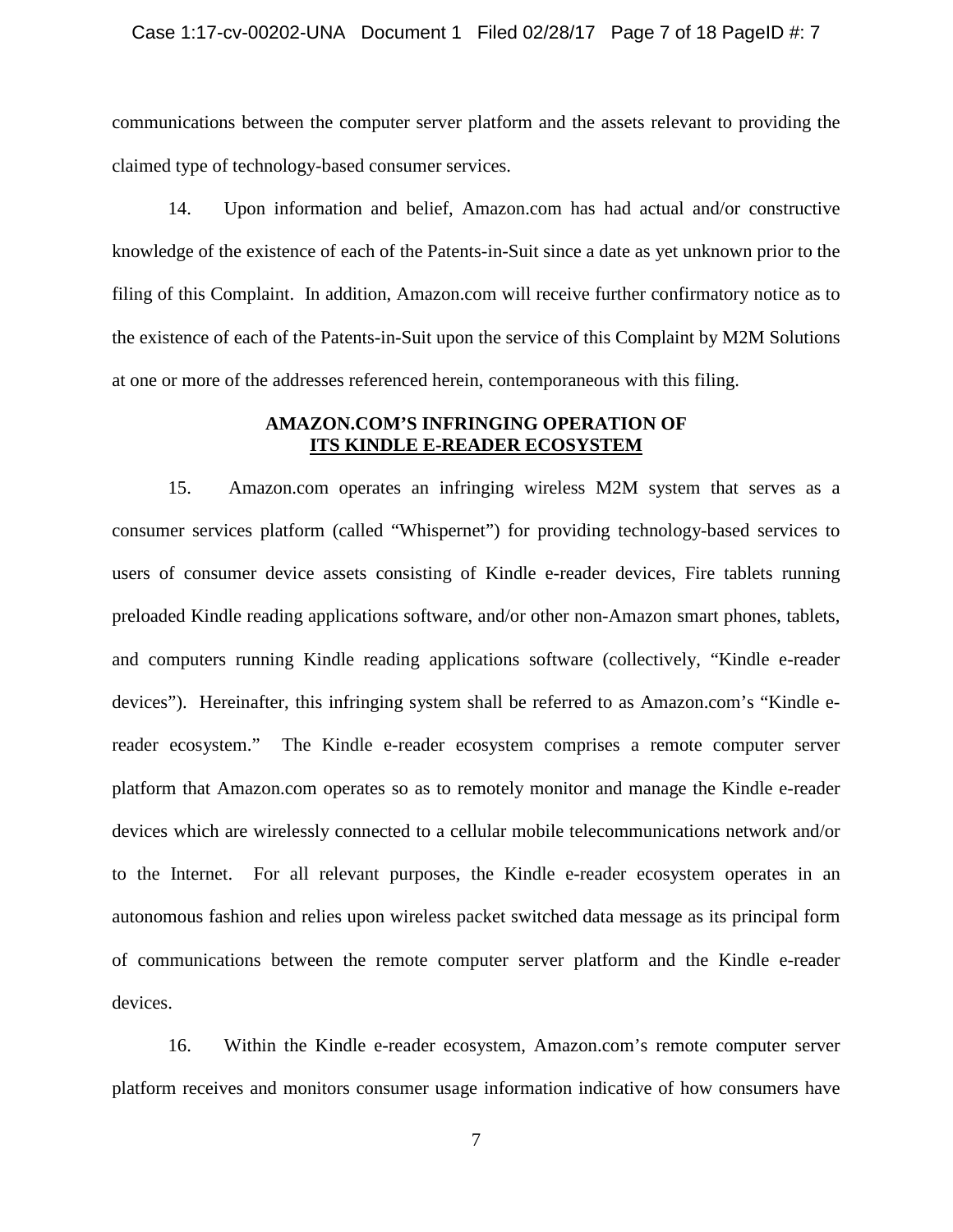#### Case 1:17-cv-00202-UNA Document 1 Filed 02/28/17 Page 8 of 18 PageID #: 8

made use of their Kindle e-reader devices. Such information includes data relating to the "Annotations" (*e.g.,* notes, highlights, bookmarks); "Last Page Read" (including analogous data for voice, videos, and gaming); "Cloud Collections;" "Popular Highlights;" and/or the "About This Book" features of the Kindle e-reader devices. On the basis of processing some or all of this information in accordance with its so-called "Whispersync" functionality, the computer server platform generates wireless management instructions that cause automatic modifications deemed desirable and beneficial to consumer users to be made to the display data content files stored in nonvolatile memory on one or more of the Kindle e-reader devices. The computer server platform also stores consumer preference information that includes data reflecting consumer subscriptions to periodicals and blogs; follower designations relative to other Kindle users; digital content purchase, review and reading histories; and/or favorite genres and ratings histories. On the further basis of processing some or all of such information, the computer server platform generates additional wireless management instructions that cause other automatic modifications deemed desirable and beneficial to consumers to be made to the display data content files stored in nonvolatile memory on one or more of the Kindle e-reader devices, including modifications relevant to the "Public Notes" and/or to the "About This Book" features of those devices.

17. When operating as part of the Kindle e-reader ecosystem, Amazon.com's remote computer server platform is capable of sending special purpose wireless SMS data messages to those Kindle e-reader devices having cellular wireless connectivity for causing them to awaken and power up from a suspended sleep state, thereby facilitating an exchange of further communications that will allow for the computer server platform to cause the types of automatic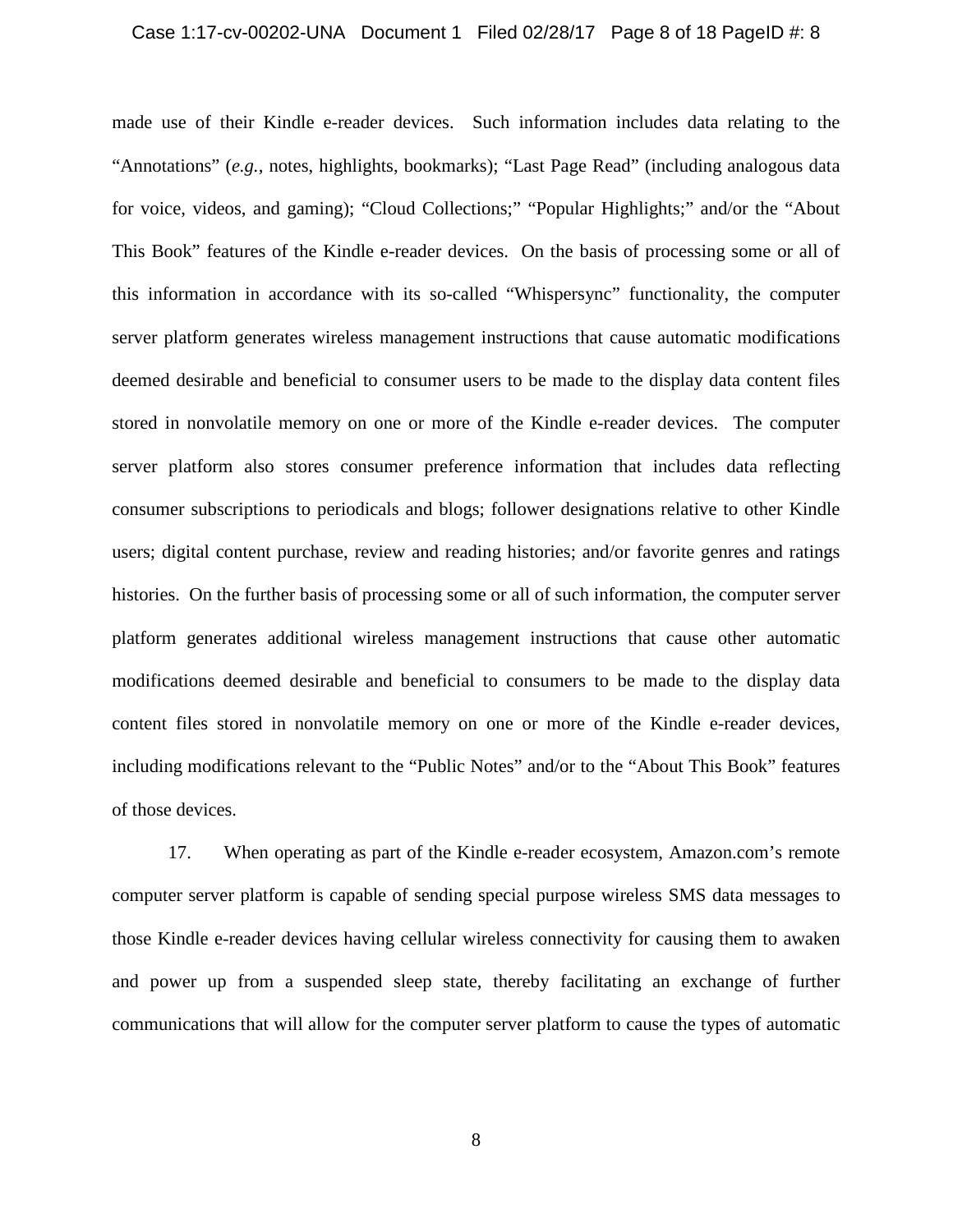Case 1:17-cv-00202-UNA Document 1 Filed 02/28/17 Page 9 of 18 PageID #: 9

modifications recited in the Patents-in-Suit to be made to the display data content files stored in nonvolatile memory on one or more of the Kindles.

## **COUNT I INFRINGEMENT OF U.S. PATENT NO. 8,504,007**

18. M2M Solutions realleges and incorporates by reference each and every allegation of Paragraphs 1-17 above as if fully set forth herein.

19. Amazon.com has directly infringed, and continues to directly infringe, one or more claims of the '007 Patent under 35 U.S.C. § 271(a), either literally and/or under the doctrine of equivalents, by without authority making, using, offering for sale, and/or selling within the United States, and/or importing into the United States, its Kindle e-reader ecosystem which embodies and/or practices the inventions of one or more claims of the '007 Patent. In the alternative and upon information and belief, Amazon.com is vicariously liable for such direct infringement by exercising control or direction over an as yet unknown third party pursuant to a principal-agent relationship, a contractual relationship, a joint enterprise, or other like arrangement wherein that third party has without authority engaged in making, using, offering for sale, and/or selling within the United States, and/or importing into the United States, said Kindle e-reader ecosystem which embodies and/or practices the inventions of one or more claims of the '007 Patent.

20. Amazon.com has had actual and/or constructive knowledge of the existence of the '007 Patent since not later than the date upon which it received service of this Complaint or, upon information and belief, since an even earlier date as yet unknown. With knowledge of the '007 Patent, Amazon.com has indirectly infringed, and continues to indirectly infringe, one or more claims thereof under 35 U.S.C. § 271(b) through the active inducement of direct infringement by intending to encourage, and in fact encouraging, its customers to without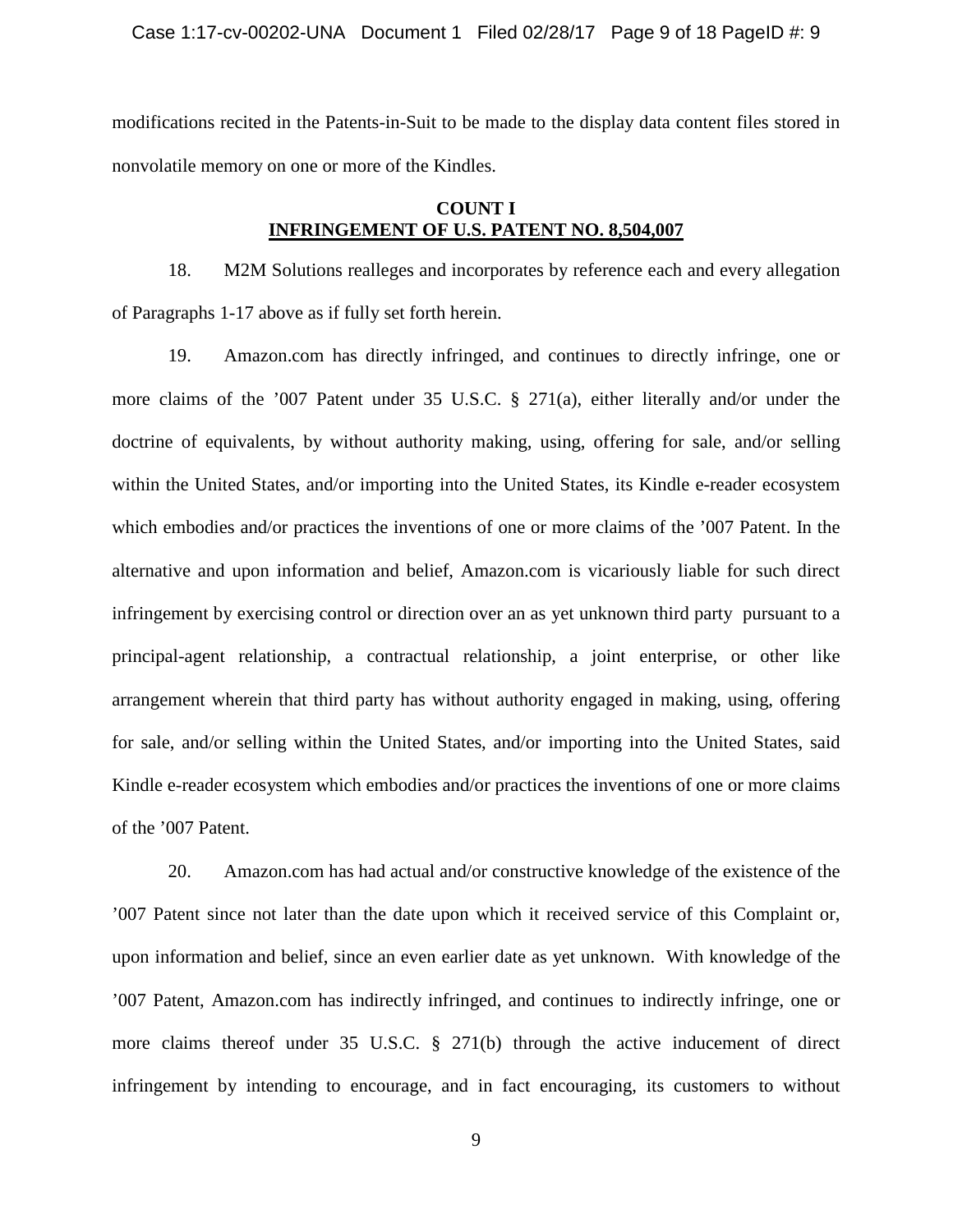#### Case 1:17-cv-00202-UNA Document 1 Filed 02/28/17 Page 10 of 18 PageID #: 10

authority make and/or use the Kindle e-reader ecosystem within the United States in an infringing manner. Amazon.com has actively induced such direct infringement by, *inter alia*, (i) selling or otherwise causing Kindle e-reader devices, Fire tablets, and/or Kindle e-reader software applications to be made available to its customers; (ii) making available the use of its Kindle e-reader ecosystem to its customers; and (ii) disseminating or making available to its customers promotional and marketing materials, instructional materials, product user's guides, and technical materials and assistance that illustrate and advocate infringing uses of the Kindle ereader ecosystem. Upon information and belief, Amazon.com has performed the acts that constitute inducement of infringement with the knowledge or willful blindness that the acts induced thereby would constitute direct infringement by its customers.

21. Amazon.com has also indirectly infringed, and continues to indirectly infringe, one or more claims of the '007 Patent under 35 U.S.C. § 271(c) by making, selling, offering for sale, using, making available for use, and/or importing its Kindle e-reader ecosystem, and/or the ecosystem's component remote computer server platform, and/or the ecosystem's component Kindle e-reader devices, Fire tablets, and/or Kindle e-reader software applications, within or into the United States knowing that those products, apparatuses, or systems are especially made or especially adapted for use in direct infringements of the '007 Patent by its customers, and knowing that those items are not a staple article or commodity of commerce suitable for substantial non-infringing use.

22. Upon information and belief, Amazon.com's acts of infringing the '007 Patent have been willful and undertaken in knowing and deliberate disregard of M2M Solutions' patent rights.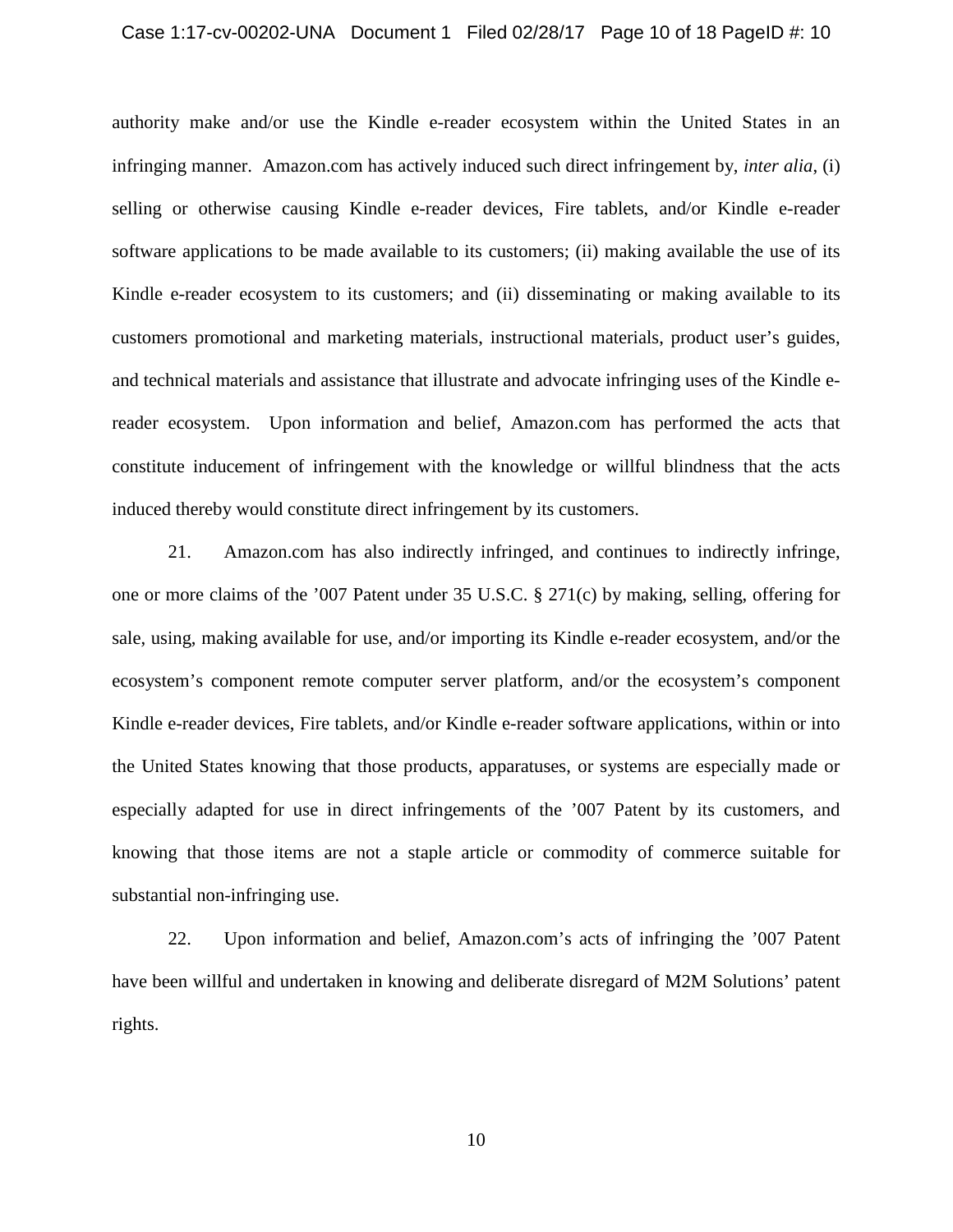23. M2M Solutions has been and continues to be damaged by Amazon.com's infringements of the '007 Patent in an amount to be determined at trial.

24. M2M Solutions has suffered irreparable injury for which there is no adequate remedy at law, and will continue to suffer such irreparable injury, unless Amazon.com's infringements of the '007 Patent are enjoined by this Court.

25. Upon information and belief, Amazon.com's willful infringements, together with its other potential conduct in this action, have or will render this case exceptional under 35 U.S.C. § 285 and thereby entitle M2M Solutions to recovery of its attorneys' fees and costs incurred in prosecuting this action.

## **COUNT II INFRINGEMENT OF U.S. PATENT NO. 8,577,358**

26. M2M Solutions realleges and incorporates by reference each and every allegation of Paragraphs 1-25 above as if fully set forth herein.

27. Amazon.com has directly infringed, and continues to directly infringe, one or more claims of the '358 Patent under 35 U.S.C. § 271(a), either literally and/or under the doctrine equivalents, by without authority using its Kindle e-reader ecosystem, and/or using the remote computer server platform component of that ecosystem, in an infringing manner that practices the inventions of one or more claims of the '358 Patent. In the alternative and upon information and belief, Amazon.com is vicariously liable for such direct infringement by exercising control or direction over the practicing, in whole or in part, of the inventions of one or more claims of the '358 Patent through the infringing use of its Kindle e-reader ecosystem, and/or the infringing use of the remote computer server platform component of that ecosystem, by an as yet unknown third party pursuant to a principal-agent relationship, a contractual relationship, a joint enterprise, or other like arrangement.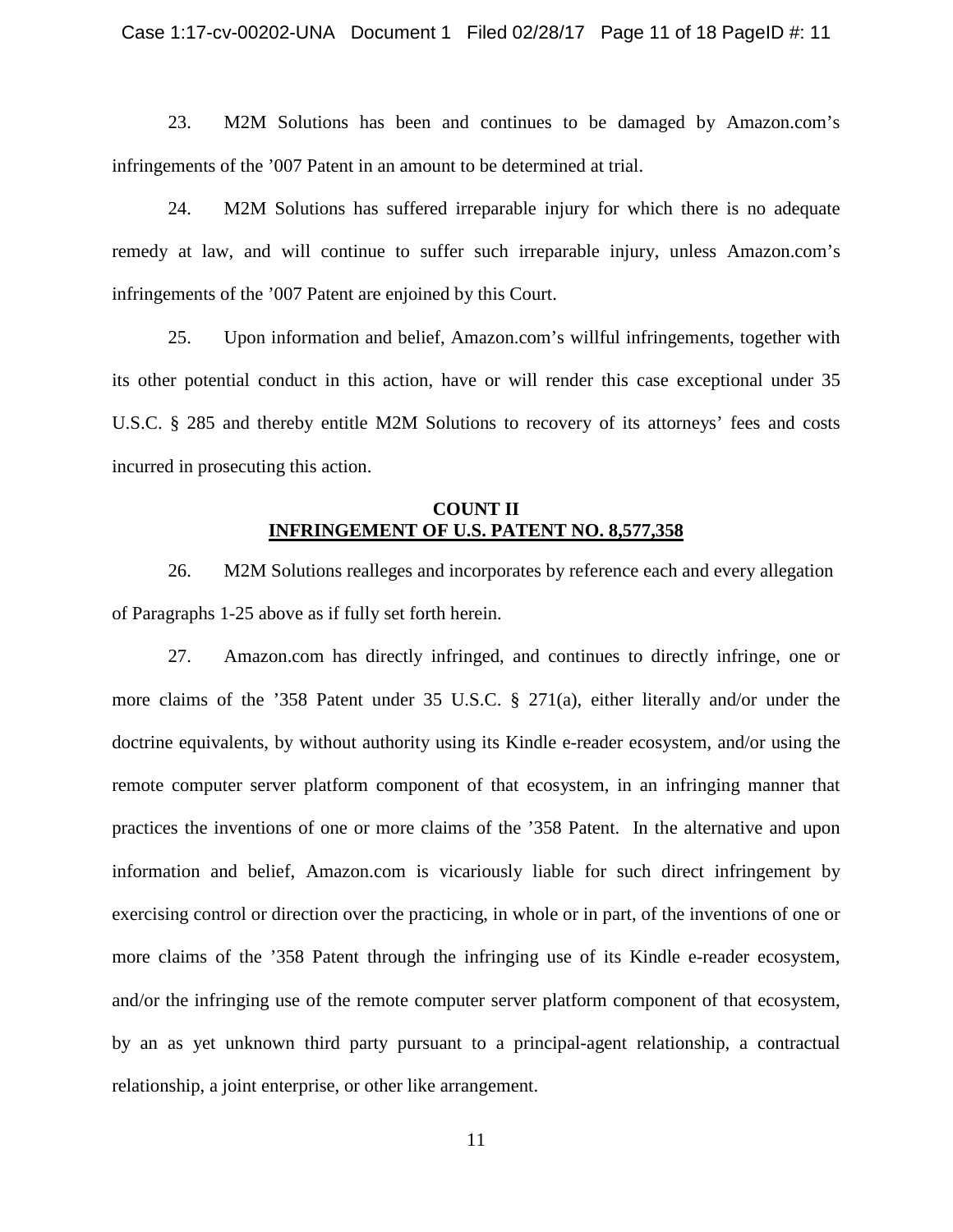#### Case 1:17-cv-00202-UNA Document 1 Filed 02/28/17 Page 12 of 18 PageID #: 12

28. Amazon.com has had actual and/or constructive knowledge of the existence of the '358 Patent since not later than the date upon which it received service of this Complaint or, upon information and belief, since an even earlier date as yet unknown. With knowledge of the '358 Patent, Amazon.com has indirectly infringed, and continues to indirectly infringe, one or more claims thereof under 35 U.S.C. § 271(b) through the active inducement of direct infringement by intending to encourage, and in fact encouraging, an as yet unknown third party to without authority use its Kindle e-reader ecosystem, and/or use the remote computer server platform component of that ecosystem, within the United States in an infringing manner that practices the inventions of one or more claims of the '358 Patent. Amazon.com has actively induced direct infringement by, *inter alia*, (i) selling or otherwise causing to be made available Kindle e-reader devices, Fire tablets, and/or Kindle e-reader software applications; (ii) making available the use of its Kindle e-reader ecosystem and/or the remote computer server platform of that ecosystem; and (ii) disseminating or making available promotional and marketing materials, instructional materials, product user's guides, and technical materials and assistance that illustrate and advocate infringing uses of the Kindle e-reader ecosystem and/or the remote computer server platform component of that ecosystem. Upon information and belief, Amazon.com has performed the acts that constitute inducement of infringement with the knowledge or willful blindness that the acts induced thereby would constitute direct infringement by its customers.

29. Amazon.com has also indirectly infringed, and continues to indirectly infringe, one or more claims of the '358 Patent under 35 U.S.C. § 271(c) by making, selling, offering for sale, using, making available for use, and/or importing its Kindle e-reader ecosystem, and/or the ecosystem's component remote computer server platform, and/or the ecosystem's component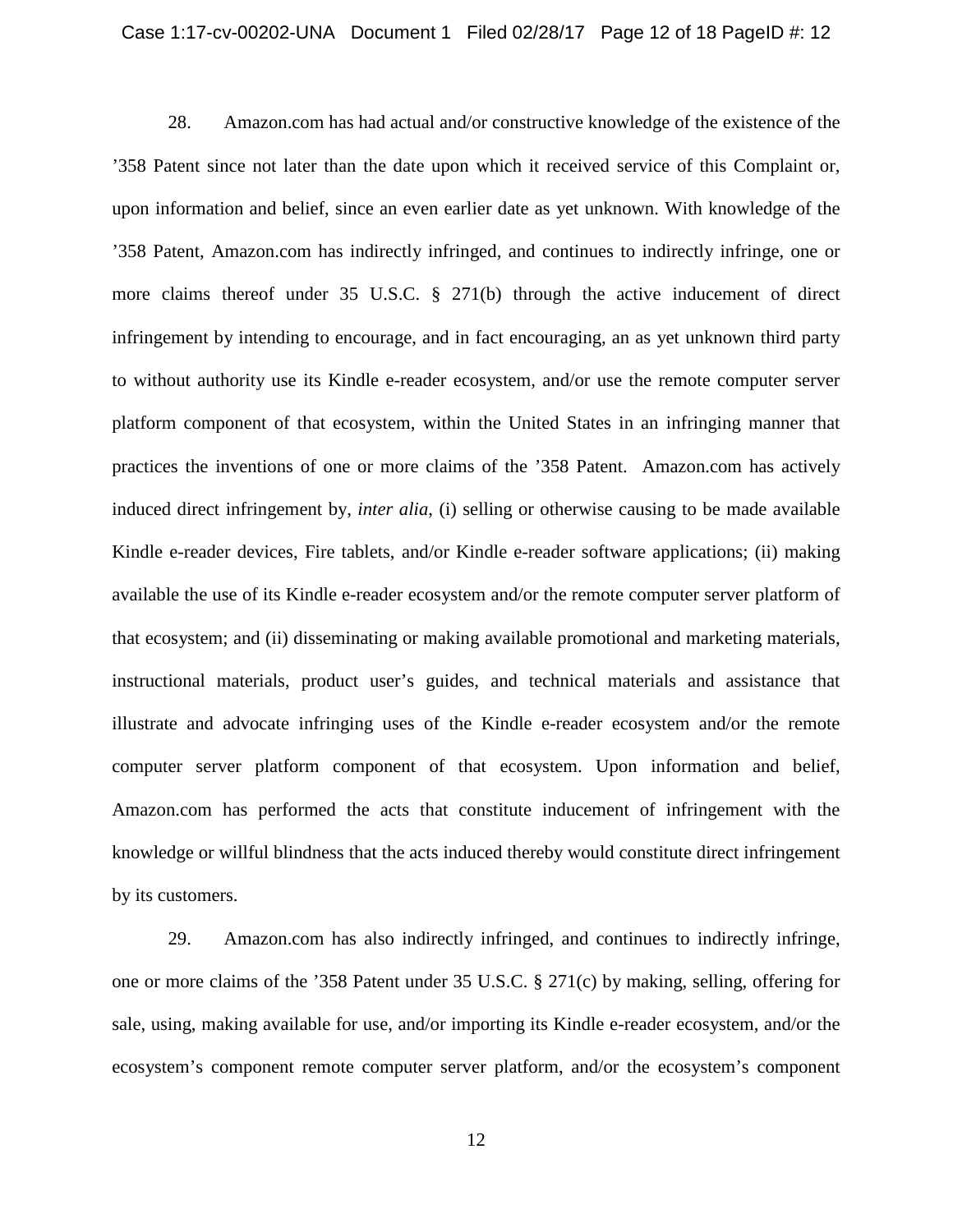#### Case 1:17-cv-00202-UNA Document 1 Filed 02/28/17 Page 13 of 18 PageID #: 13

Kindle e-reader devices, Fire tablets, and/or Kindle e-reader software applications, within or into the United States knowing that those products, apparatuses, or systems are especially made or especially adapted for use in direct infringements of the '358 Patent by as yet unknown third parties, and knowing that those items are not a staple article or commodity of commerce suitable for substantial non-infringing use.

30. Upon information and belief, Amazon.com's acts of infringing the '358 Patent have been willful and undertaken in knowing and deliberate disregard of M2M Solutions' patent rights.

31. M2M Solutions has been and continues to be damaged by Amazon.com's infringements of the '358 Patent in an amount to be determined at trial.

32. M2M Solutions has suffered irreparable injury for which there is no adequate remedy at law, and will continue to suffer such irreparable injury, unless Amazon.com's infringements of the '358 Patent are enjoined by this Court.

33. Upon information and belief, Amazon.com' willful infringements, together with its other potential conduct in this action, have or will render this case exceptional under 35 U.S.C. § 285 and thereby entitle M2M Solutions to recovery of its attorneys' fees and costs incurred in prosecuting this action.

## **COUNT III INFRINGEMENT OF U.S. PATENT NO. 8,577,359**

34. M2M Solutions realleges and incorporates by reference each and every allegation of Paragraphs 1-33 above as if fully set forth herein.

35. Amazon.com has directly infringed, and continues to directly infringe, one or more claims of the '359 Patent under 35 U.S.C. § 271(a), either literally and/or under the doctrine of equivalents, by without authority making, using, offering for sale, and/or selling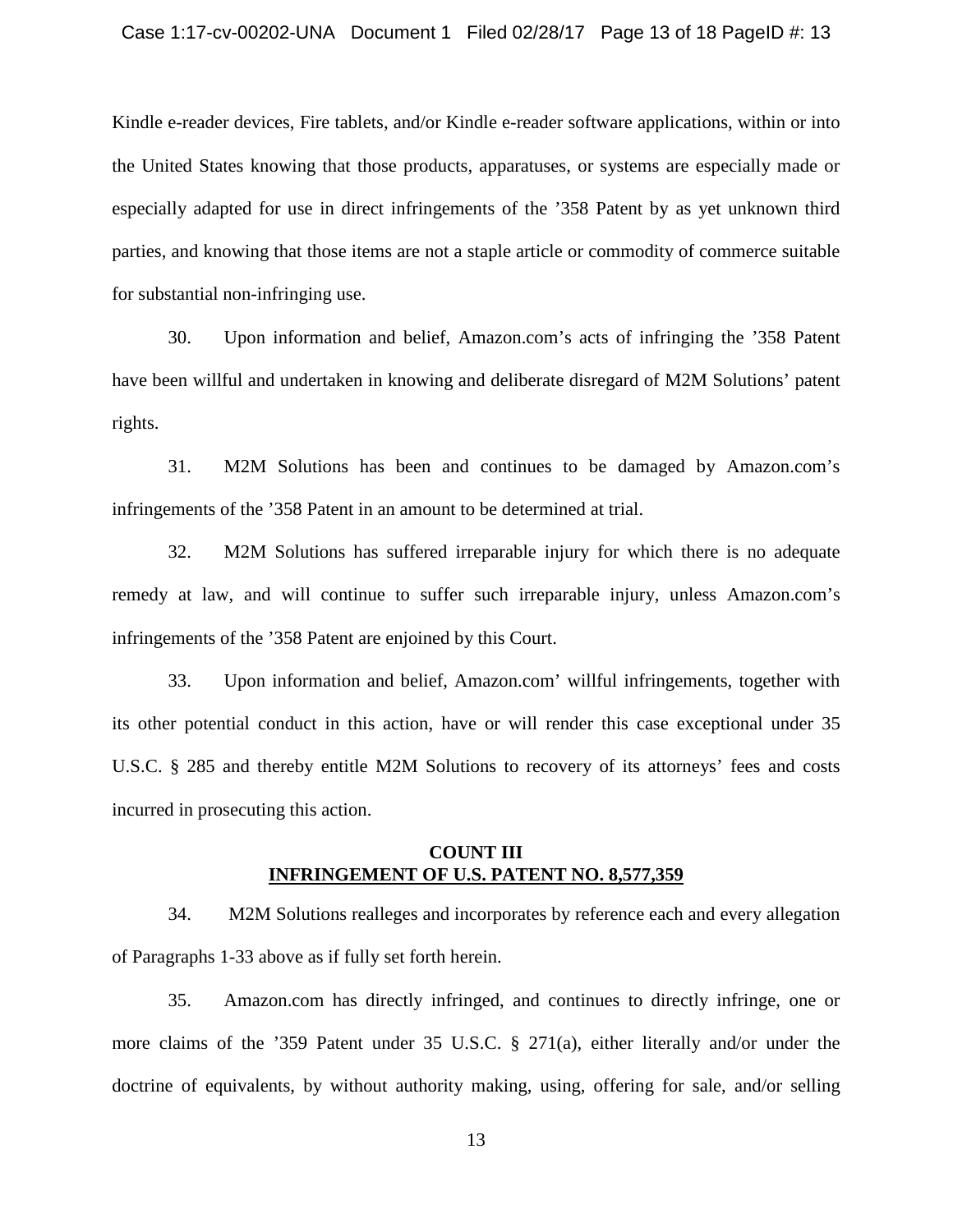#### Case 1:17-cv-00202-UNA Document 1 Filed 02/28/17 Page 14 of 18 PageID #: 14

within the United States, and/or importing into the United States, the remote computer server platform component of its Kindle e-reader ecosystem which embodies and/or practices the inventions of one or more claims of the '359 Patent. In the alternative and upon information and belief, Amazon.com is vicariously liable for such direct infringement by exercising control or direction over an as yet unknown third party pursuant to a principal-agent relationship, a contractual relationship, a joint enterprise, or other like arrangement wherein that third party has without authority engaged in making, using, offering for sale, and/or selling within the United States, and/or importing into the United States, the remote computer server platform component of said Kindle e-reader ecosystem which embodies and/or practices the inventions of one or more claims of the '359 Patent.

36. Amazon.com has had actual and/or constructive knowledge of the existence of the '359 Patent since not later than the date upon which it received service of this Complaint or, upon information and belief, since an even earlier date as yet unknown. With knowledge of the '359 Patent, Amazon.com has indirectly infringed, and continues to indirectly infringe, one or more claims thereof under 35 U.S.C. § 271(b) through the active inducement of direct infringement by intending to encourage, and in fact encouraging, an as yet unknown third party to without authority make and/or use the remote computer sever platform component of it Kindle e-reader ecosystem within the United States, or to import said platform into the United States, in an infringing manner. Amazon.com has actively induced such direct infringement by, *inter alia*, (i) selling or otherwise causing to be made available Kindle e-reader devices, Fire tablets, and/or Kindle e-reader software applications; (ii) making available the use of its Kindle e-reader ecosystem and/or the remote computer server platform of that ecosystem; and (ii) disseminating or making available promotional and marketing materials, instructional materials, product user's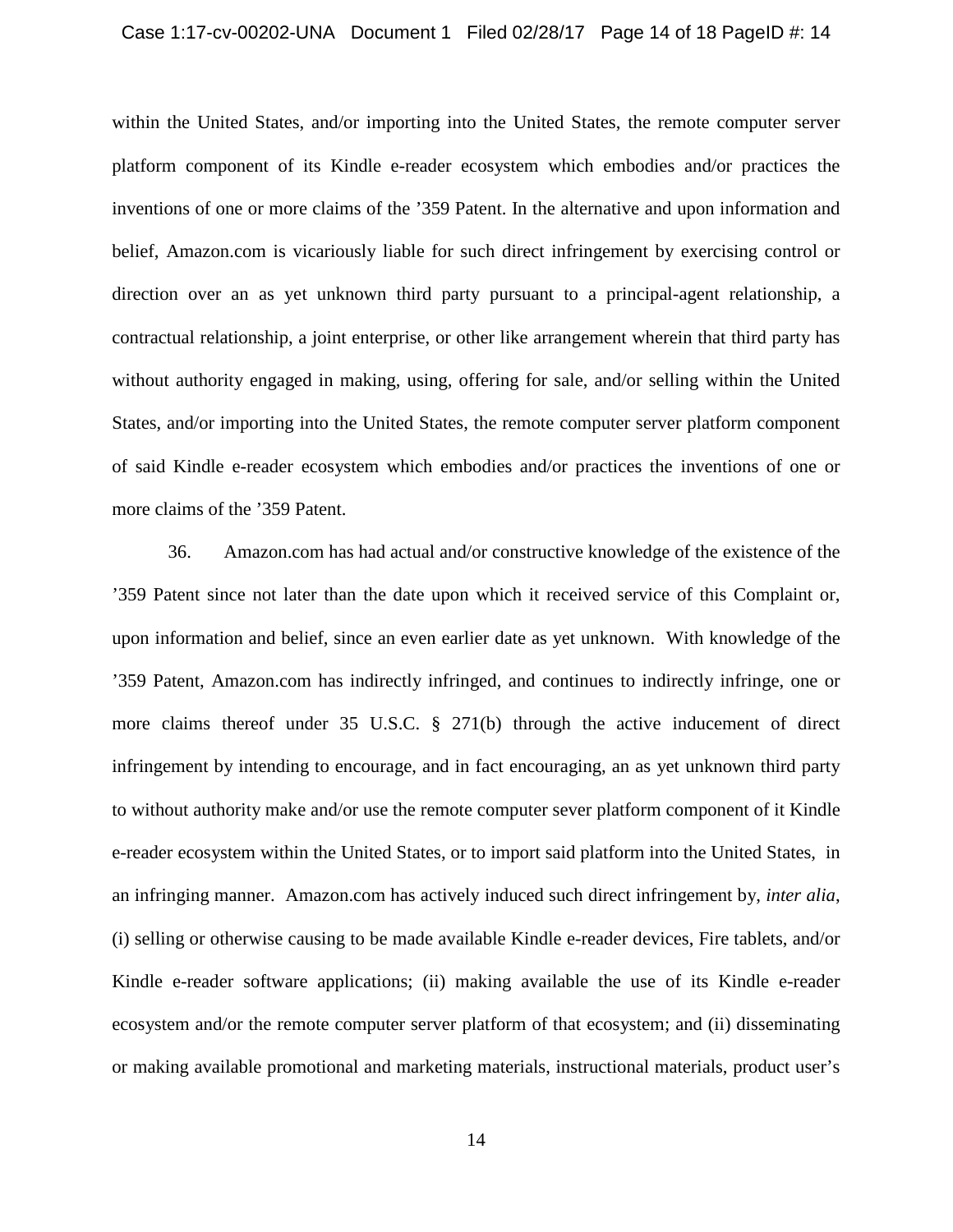#### Case 1:17-cv-00202-UNA Document 1 Filed 02/28/17 Page 15 of 18 PageID #: 15

guides, and technical materials and assistance that illustrate and advocate infringing uses of the remote computer server platform component of its Kindle e-reader ecosystem. Upon information and belief, Amazon.com has performed the acts that constitute inducement of infringement with the knowledge or willful blindness that the acts induced thereby would constitute direct infringement by its customers.

37. Amazon.com has also indirectly infringed, and continues to indirectly infringe, one or more claims of the '359 Patent under 35 U.S.C. § 271(c) by making, selling, offering for sale, using, making available for use, and/or importing its Kindle e-reader ecosystem, and/or the ecosystem's component remote computer server platform, and/or the ecosystem's component Kindle e-reader devices, Fire tablets, and/or Kindle e-reader software applications, within or into the United States knowing that those products, apparatuses, or systems are especially made or especially adapted for use in direct infringements of the '359 Patent by as yet unknown third parties, and knowing that those items are not a staple article or commodity of commerce suitable for substantial non-infringing use.

38. Upon information and belief, Amazon.com' acts of infringing the '359 Patent have been willful and undertaken in knowing and deliberate disregard of M2M Solutions' patent rights.

39. M2M Solutions has been and continues to be damaged by Amazon.com's infringements of the '359 Patent in an amount to be determined at trial.

40. M2M Solutions has suffered irreparable injury for which there is no adequate remedy at law, and will continue to suffer such irreparable injury, unless Amazon.com's infringements of the '359 Patent are enjoined by this Court.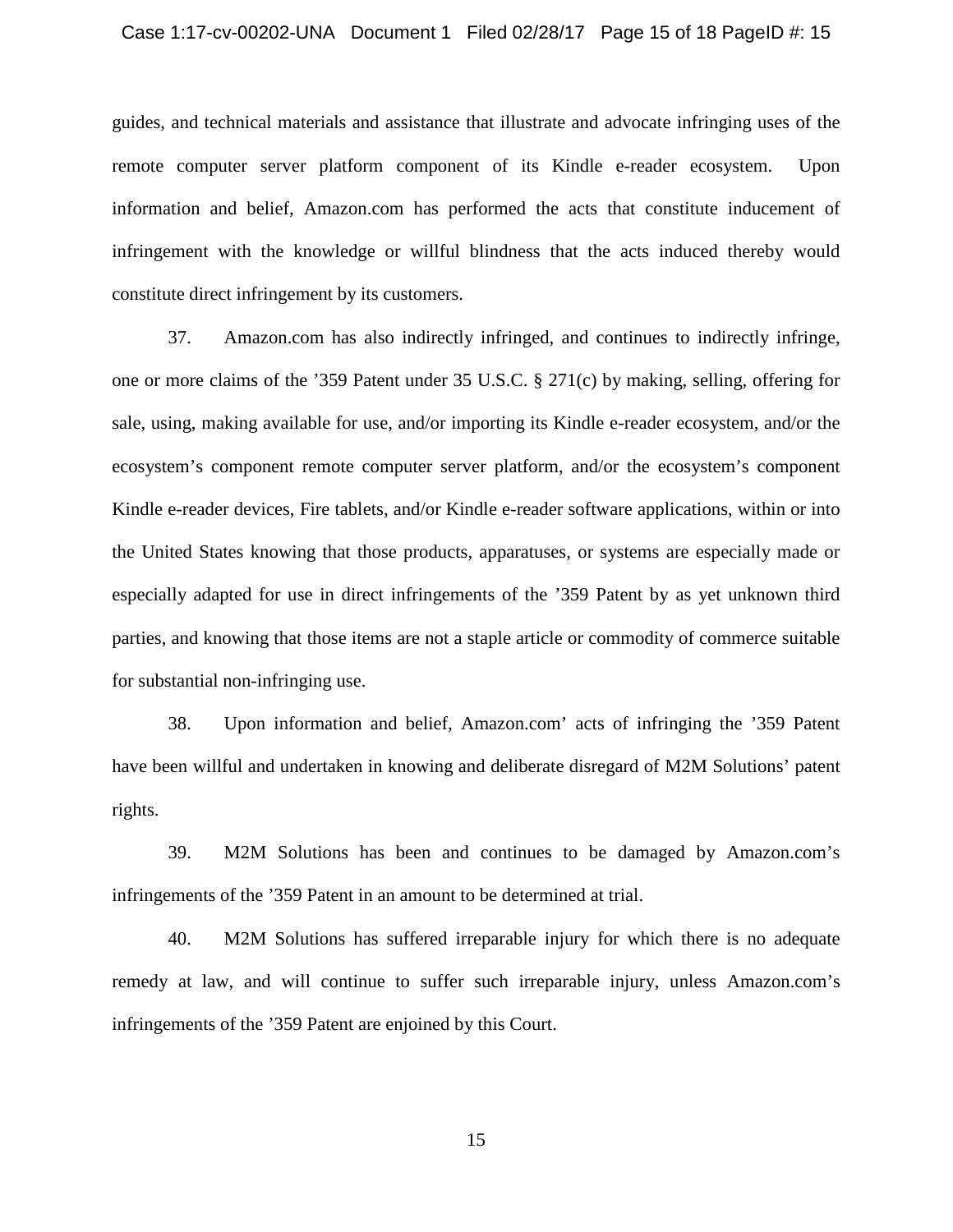41. Upon information and belief, Amazon.com's willful infringements, together with its other potential conduct in this action, have or will render this case exceptional under 35 U.S.C. § 285 and thereby entitle M2M Solutions to recovery of its attorneys' fees and costs incurred in prosecuting this action.

### **PRAYER FOR RELIEF**

WHEREFORE, M2M Solutions respectfully requests that this Court enter a judgment in its favor and against Amazon.com as follows:

(a) Declaring that Amazon.com has directly infringed, induced others to infringe, and/or committed acts of contributory infringement with regard to one or more claims of the Patents-in-Suit;

(b) Awarding damages adequate to fully compensate M2M Solutions within the meaning of 35 U.S.C. § 284 for the past acts of infringement committed by Amazon.com, as well as any applicable prejudgment and post-judgment interest thereon at the maximum rates allowed by law;

(c) Awarding an accounting and supplemental damages adequate to fully compensate M2M Solutions within the meaning of 35 U.S.C. § 284 for any continuing or future acts of infringement committed by Amazon.com subsequent to the discovery cut-off date in this action, as well as any applicable prejudgment and post-judgment interest thereon at the maximum rates allowed by law;

(d) Awarding treble or otherwise enhanced damages to M2M Solutions pursuant to 35 U.S.C. § 284 for the acts of willful infringement committed by Amazon.com, as well as any applicable prejudgment and post-judgment interest thereon at the maximum rates allowed by law;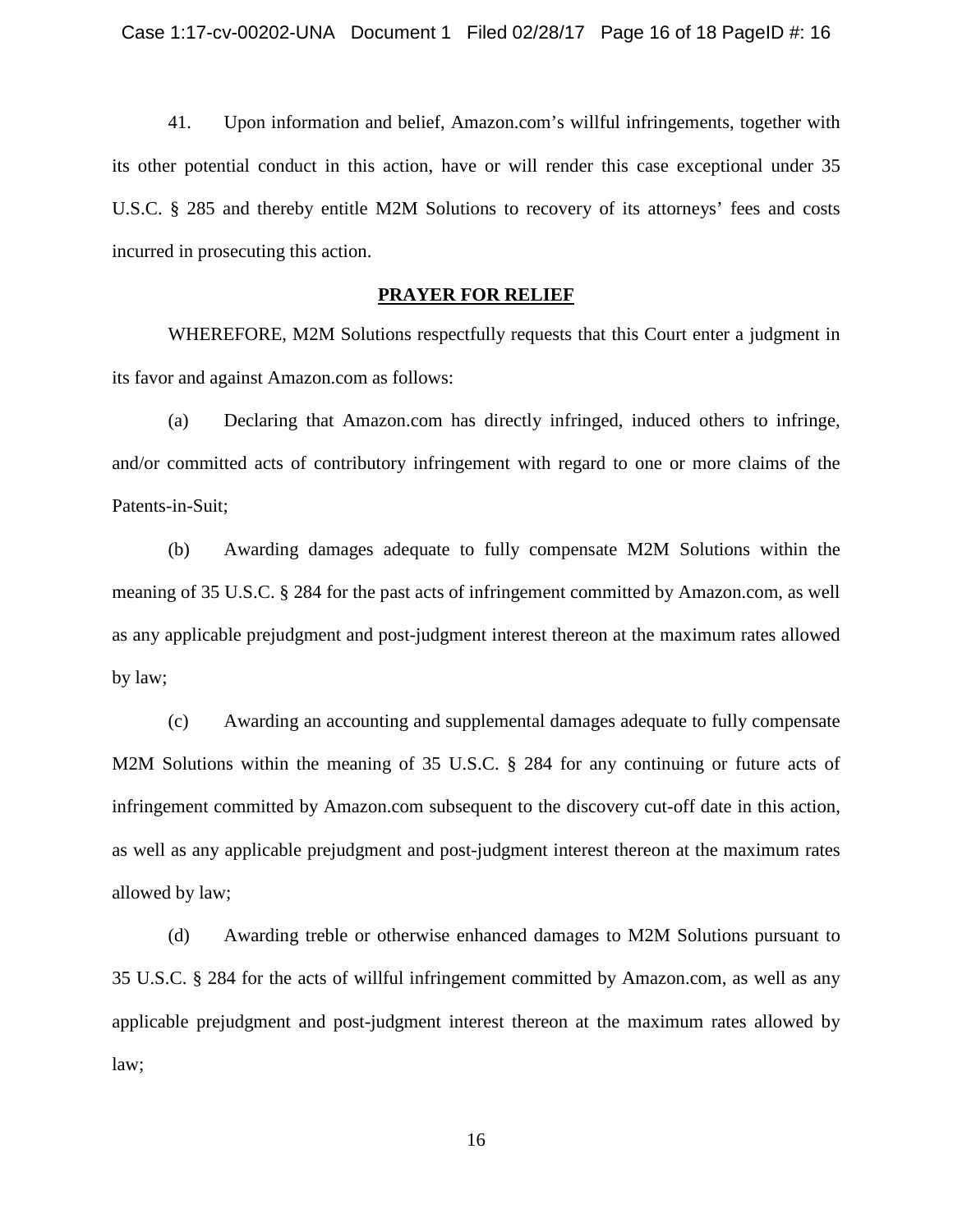(e) Declaring that this action is exceptional within the meaning of 35 U.S.C. § 285, and concomitantly awarding M2M Solutions its attorneys' fees as the prevailing party in this action, as well as any applicable prejudgment and post-judgment interest thereon at the maximum rates allowed by law;

(f) Awarding M2M Solutions its costs and expenses incurred in this action;

(g) Ordering that Amazon.com and its parents, subsidiaries, affiliates, successors, predecessors, assigns, and the officers, directors, agents, servants and employees of each of the foregoing, customers and/or licensees, and those persons acting in concert or participation with any of them, be preliminarily and permanently enjoined and restrained from continued infringement, including but not limited to using, making, offering for sale, and/or selling within the United States, and/or importing into the United States, any system or apparatus intended to, or reasonably capable of being used in a manner that would, embody and/or practice the inventions of one or more claims of Patents-in-Suit, and from contributing to and/or inducing the infringement by others of the Patents-in-Suit, at all times prior to their respective expirations, including any extensions thereof; and

(h) Awarding any further relief to M2M Solutions that this Court deems just and proper.

#### **DEMAND FOR JURY TRIAL**

M2M Solutions demands a jury trial as to all issues arising in this action that are so triable.